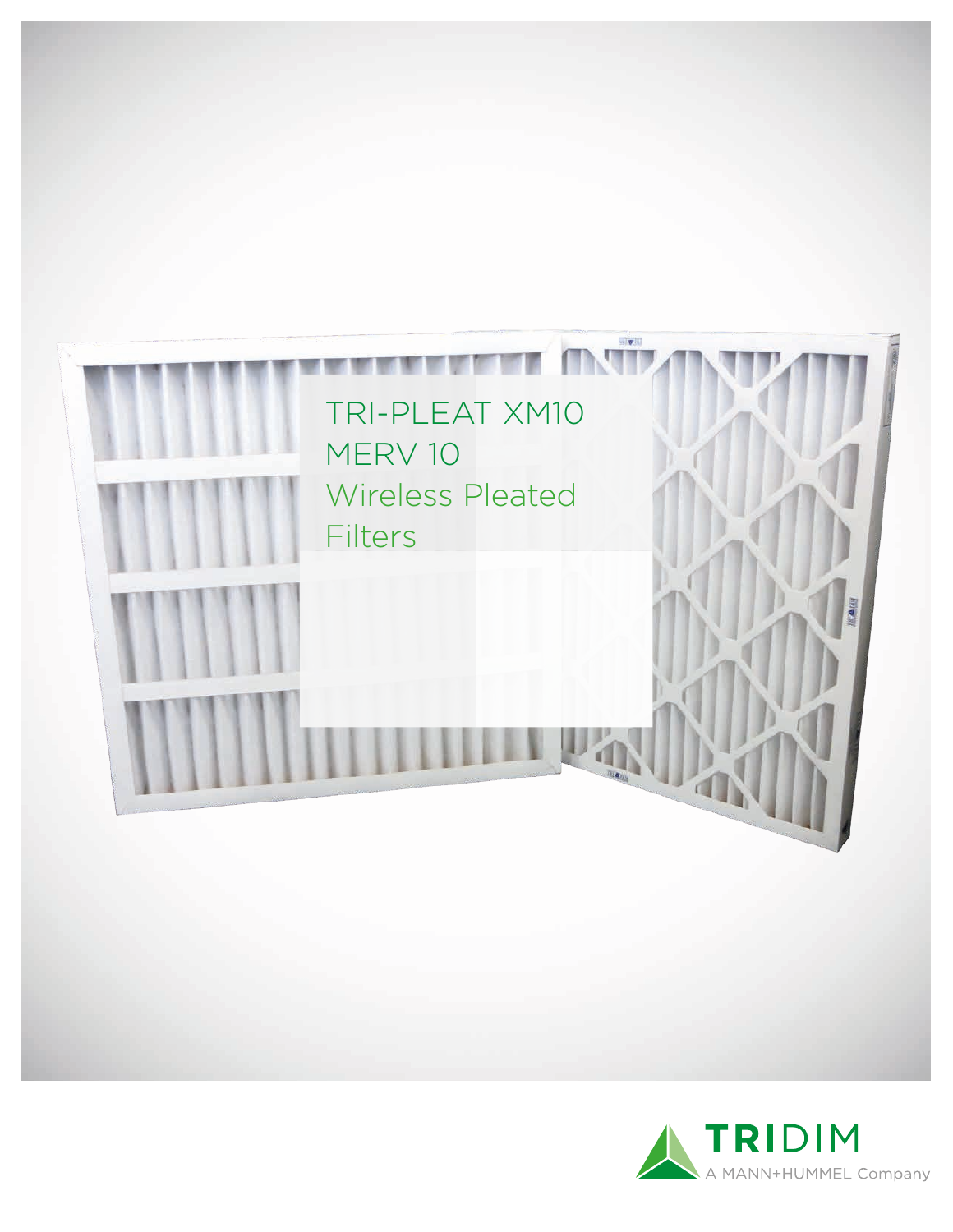# TRI-PLEAT XM10 Extended Surface Pleated Filters





**MINIMAL EFFICIENCY BY PARTICLE SIZE**



Downstream Upstream

#### **CONSTRUCTION**

TRI-PLEAT XM10 utilizes a moisture resistant frame with horizontal support straps bonded to the media pack on the upstream side and a die-c ut with diagonal support bonded to the media pack on the downstream side for extra strength and providing durability against turbulent airflow.

The TRI-PLEAT XM10 is extremely durable and will retain its shape and integrity when mishandled.

### **LOW PRESSURE DROP**

The TRI-PLEAT XM10 offers low pressure drop. The TRI-PLEAT XM10 M'S initial resistance at 2000 CFM for a 24x24x2 filter is 0.28" WG (70 PA) and 0.22" WG (55 PA) for a 24x24x4 TRI-PLEAT XM10 L - this is up to 50% lower than products with comparable efficiency. This equals a significant reduction in operating resistance which can equal energy savings.

## **HIGH EFFICIENCY**

The TRI-PLEAT XM10 L Standard Capacity and TRI-PLEAT XM10 M High Capacity filters feature a mechanical MERV 10 media that offers high efficiency and low pressure drop. The MERV 10 is a new standard for wireless pleats and represents substantial increase in efficiency over a MERV 7 or MERV 8 pleat. The table (below) shows the number of particles per 1,000 that penetrated through the filter - a MERV 8 will let 215% more and a MERV 7 will let 5 times more particles pass through than a MERV 10.

#### **PARTICLE PENETRATION** (per 1,000 particles)

| <b>Particle Size</b> | XM10 Pleat | <b>MERV8</b> | <b>MERV7</b> |
|----------------------|------------|--------------|--------------|
| $4.0 - 5.5 \mu m$    | 140        | 284          | 500          |
| $7.0 - 10. \mu m$    | 80         | 252          | 480          |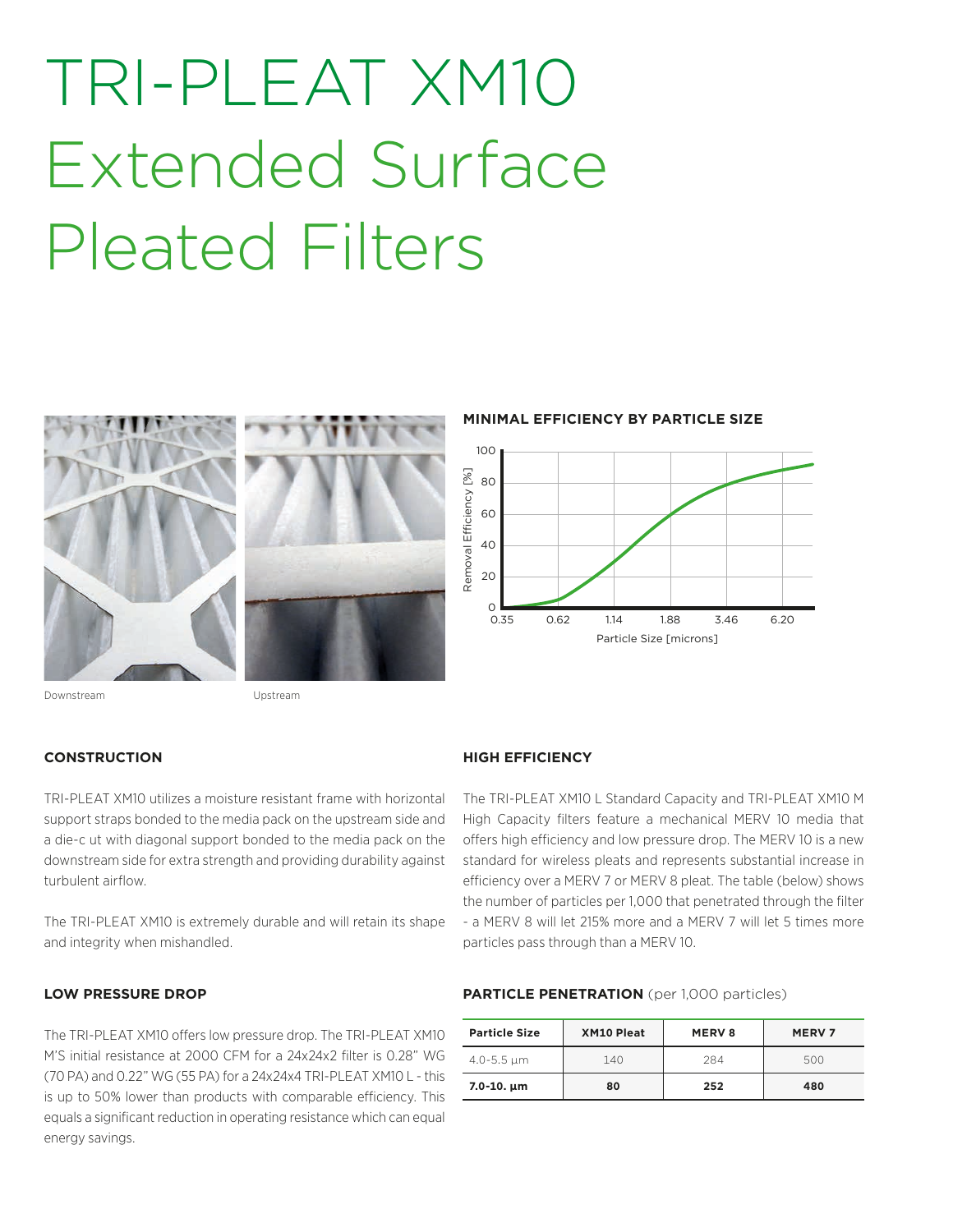



#### **LOW PRESSURE DROP**

#### **GREEN BENEFITS**

The TRI-PLEAT XM10 features many Green Benefits. First is the elimination of the wire backing found on traditional pleated filters this is less metal headed to our landfills. Not using a metal backing also helps to lower the Carbon Footprin - using a conversion factor from the EPA this is a reduction in  $CO<sub>2</sub>$  emissions by over a third of a ton per 1000 filters.

Upgrading from a MERV 7 or 8 filter to the TRI-PLEAT XM10, as previously demonstrated on the particle penetration data on the previous page, is a significant efficiency increase. The particles that pass through the MERV 7 and 8 will likely end up on HVAC coils, even a thin layer of buildup on coils can have a significant effect on a coils efficiency - as little as 0.006" buildup can reduce heat transfer by 16% - dirty coils may use as much as 37% more energy than clean. coils. Converting these percentages into dollars you can easily come up with a energy savings in the range \$100 per filter range (energy savings of 193 kWh per ton, cost of \$0.10 per kWh).

Determining the exact dollar savings is difficult but there are real energy savings when you upgrade efficiency and do a better job protecting the coils. This energy savings also translates into a reduction in  $CO<sub>2</sub>$  emissions - again using a conversion factor from the EPA we can estimate the reduction to be 0.68 tons of  $CO<sub>2</sub>$  per filter per year.